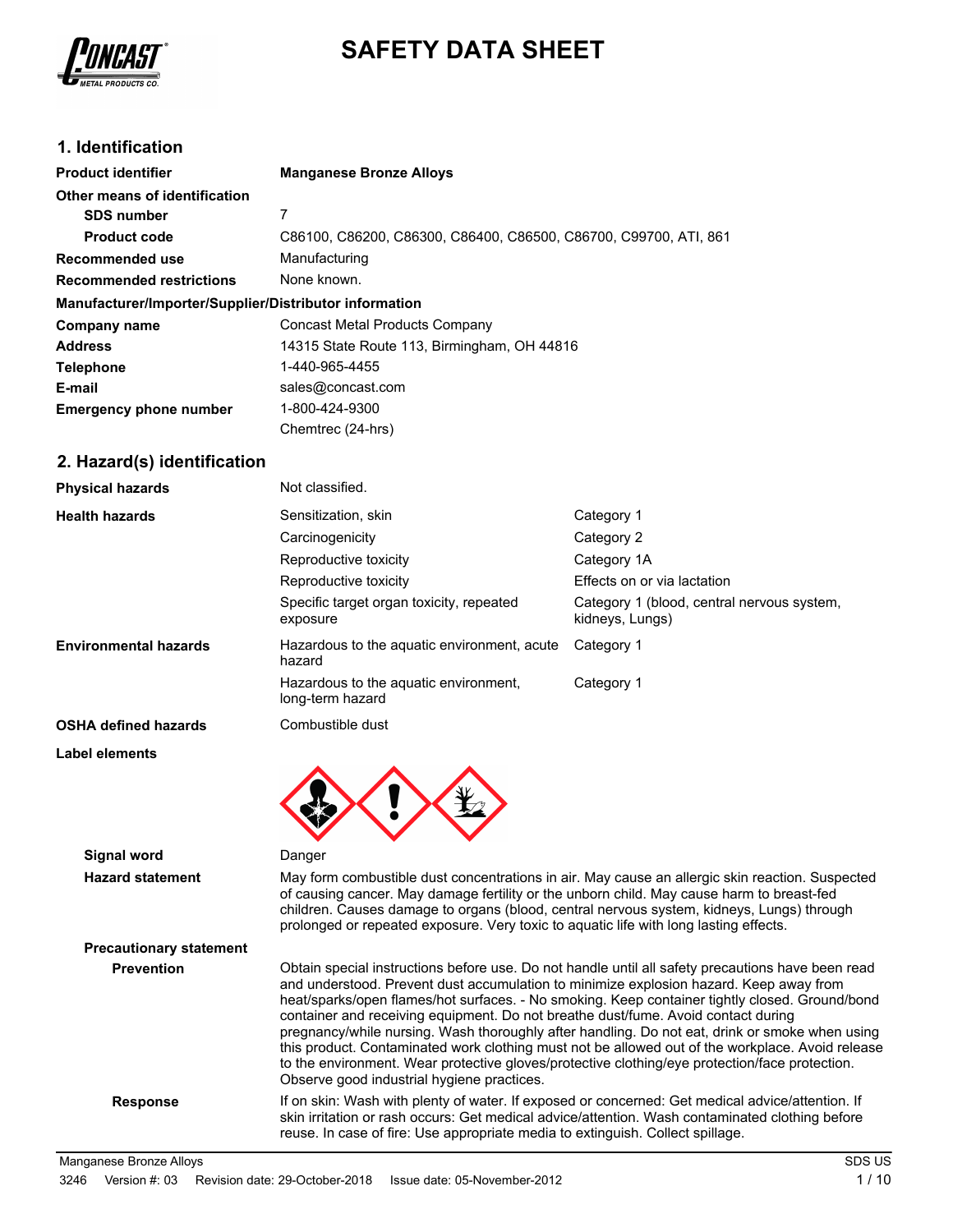| <b>Storage</b>                               | Store locked up.                                                                                    |
|----------------------------------------------|-----------------------------------------------------------------------------------------------------|
| <b>Disposal</b>                              | Dispose of contents/container in accordance with local/regional/national/international regulations. |
| Hazard(s) not otherwise<br>classified (HNOC) | None known.                                                                                         |
| <b>Supplemental information</b>              | 2% of the mixture consists of component(s) of unknown acute dermal toxicity.                        |

## **3. Composition/information on ingredients**

#### **Mixtures**

| <b>Chemical name</b> | <b>CAS number</b> | %           |
|----------------------|-------------------|-------------|
| Copper               | 7440-50-8         | 54 - 66     |
| <b>Zinc</b>          | 7440-66-6         | $22 - 42$   |
| Manganese            | 7439-96-5         | $0.1 - 15$  |
| Aluminium            | 7429-90-5         | $0.5 - 7.5$ |
| <b>Nickel</b>        | 7440-02-0         | $0 - 6$     |
| Lead                 | 7439-92-1         | $0 - 2.0$   |
| Tin                  | 7440-31-5         | $0 - 1.5$   |

**Composition comments** All concentrations are in percent by weight unless otherwise indicated.

#### **4. First-aid measures Inhalation** Move to fresh air. Call a physician if symptoms develop or persist. Remove contaminated clothing immediately and wash skin with soap and water. In case of eczema or other skin disorders: Seek medical attention and take along these instructions. In case of contact with hot or molten product, cool rapidly with water and seek immediate medical attention. Do not attempt to remove molten product from skin because skin will tear easily. Cuts or abrasions should be treated promptly with thorough cleansing of the affected area. **Skin contact Eye contact** Do not rub eyes. Rinse with water. Get medical attention if irritation develops and persists. **Ingestion** Rinse mouth. Get medical attention if symptoms occur. Elevated temperatures or mechanical action may form dust and fumes which may be irritating to the eye, mucous membranes and respiratory tract. Narcosis. Behavioral changes. Decrease in motor functions. May cause an allergic skin reaction. Dermatitis. Rash. Prolonged exposure may cause chronic effects. Contact with hot material can cause thermal burns which may result in permanent damage. **Most important symptoms/effects, acute and delayed** Provide general supportive measures and treat symptomatically. Keep victim under observation. Symptoms may be delayed. **Indication of immediate medical attention and special treatment needed** IF exposed or concerned: Get medical advice/attention. If you feel unwell, seek medical advice (show the label where possible). Ensure that medical personnel are aware of the material(s) involved, and take precautions to protect themselves. Show this safety data sheet to the doctor in attendance. Wash contaminated clothing before reuse. **General information 5. Fire-fighting measures** Special powder against metal fires. Dry sand. Carbon dioxide (CO2). Apply extinguishing media carefully to avoid creating airborne dust. Avoid high pressure media which could cause the formation of a potentially explosible dust-air mixture. **Suitable extinguishing media** Do not use water or halogenated extinguishing media. Hot molten material will react violently with water resulting in spattering and fuming. **Unsuitable extinguishing media** Explosion hazard: Avoid generating dust; fine dust dispersed in air in sufficient concentrations and in the presence of an ignition source is a potential dust explosion hazard. Contact with acids will release flammable hydrogen gas. During fire, gases hazardous to health may be formed. Combustion products may include: metal oxides. In a fire, nickel may form nickel carbonyl, a highly toxic substance and known carcinogen. Upon combustion, this product may yield toxic vapors/fumes of lead and lead compounds. **Specific hazards arising from the chemical Special protective equipment** Self-contained breathing apparatus and full protective clothing must be worn in case of fire. **and precautions for firefighters** In case of fire and/or explosion do not breathe fumes. Move containers from fire area if you can do so without risk. **Fire fighting equipment/instructions**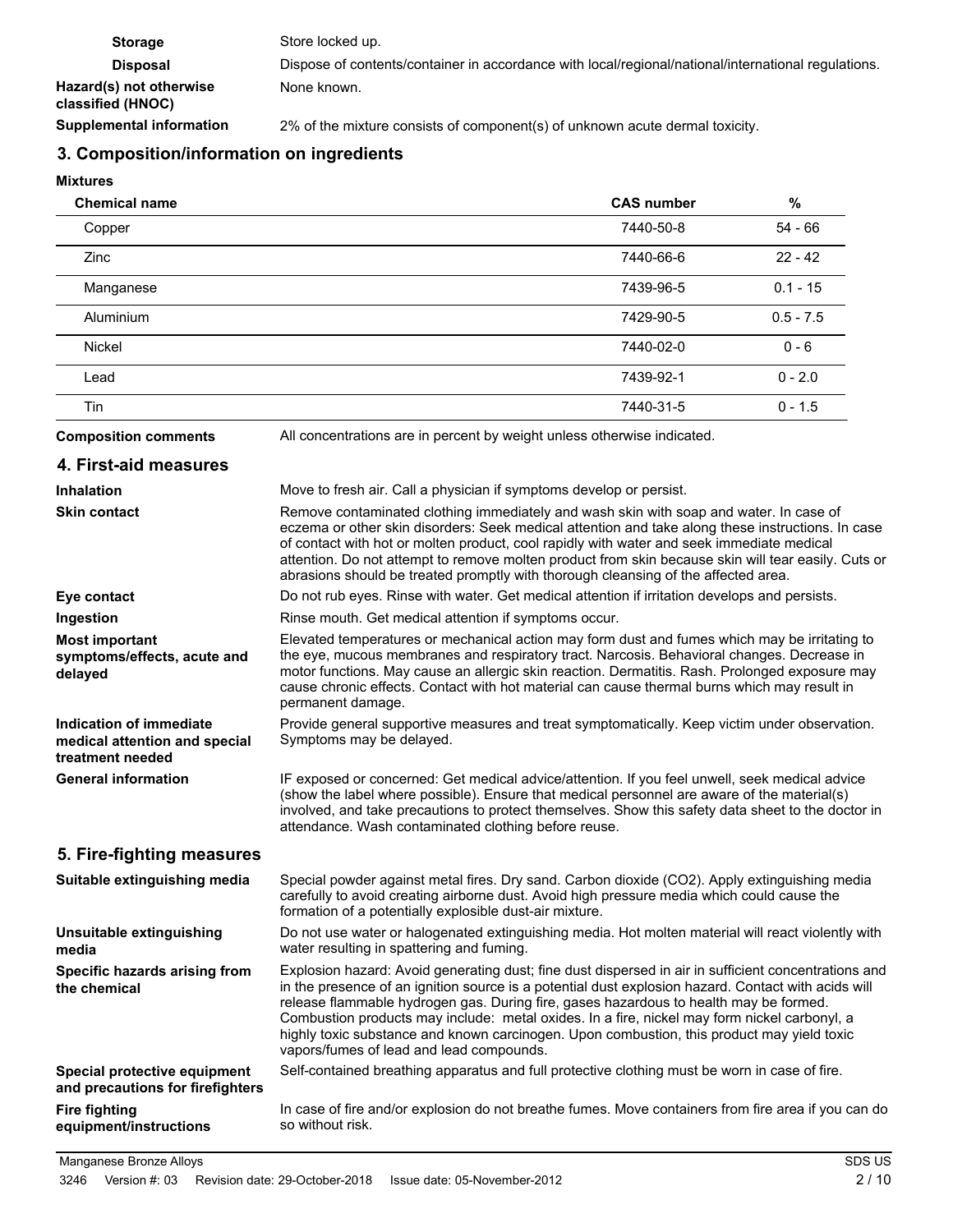| <b>Specific methods</b>     | Use standard firefighting procedures and consider the hazards of other involved materials. |
|-----------------------------|--------------------------------------------------------------------------------------------|
| <b>General fire hazards</b> | May form combustible dust concentrations in air.                                           |

## **6. Accidental release measures**

| <b>Personal precautions,</b><br>protective equipment and<br>emergency procedures | Keep unnecessary personnel away. Keep people away from and upwind of spill/leak. Use only<br>non-sparking tools. Dust deposits should not be allowed to accumulate on surfaces, as these may<br>form an explosive mixture if they are released into the atmosphere in sufficient concentration.<br>Wear appropriate protective equipment and clothing during clean-up. Do not touch damaged<br>containers or spilled material unless wearing appropriate protective clothing. Avoid inhalation of<br>fumes from heated product. Ensure adequate ventilation. Local authorities should be advised if<br>significant spillages cannot be contained. For personal protection, see section 8 of the SDS.                                                                                                          |
|----------------------------------------------------------------------------------|---------------------------------------------------------------------------------------------------------------------------------------------------------------------------------------------------------------------------------------------------------------------------------------------------------------------------------------------------------------------------------------------------------------------------------------------------------------------------------------------------------------------------------------------------------------------------------------------------------------------------------------------------------------------------------------------------------------------------------------------------------------------------------------------------------------|
| <b>Methods and materials for</b><br>containment and cleaning up                  | Eliminate all ignition sources (no smoking, flares, sparks, or flames in immediate area). Take<br>precautionary measures against static discharge. Use only non-sparking tools. Avoid dispersal of<br>dust in the air (i.e., clearing dust surfaces with compressed air). The product is immiscible with<br>water and will sediment in water systems. Stop the flow of material, if this is without risk. Allow<br>molten material to cool and solidify before disposal. Recover and recycle, if practical.                                                                                                                                                                                                                                                                                                   |
|                                                                                  | Large Spills: Wet down with water and dike for later disposal. Shovel the material into waste<br>container. Following product recovery, flush area with water.                                                                                                                                                                                                                                                                                                                                                                                                                                                                                                                                                                                                                                                |
|                                                                                  | Small Spills: Sweep up or vacuum up spillage and collect in suitable container for disposal.                                                                                                                                                                                                                                                                                                                                                                                                                                                                                                                                                                                                                                                                                                                  |
|                                                                                  | Never return spills to original containers for re-use. Put material in suitable, covered, labeled<br>containers. For waste disposal, see section 13 of the SDS.                                                                                                                                                                                                                                                                                                                                                                                                                                                                                                                                                                                                                                               |
| <b>Environmental precautions</b>                                                 | Avoid release to the environment. Inform appropriate managerial or supervisory personnel of all<br>environmental releases. Prevent further leakage or spillage if safe to do so. Avoid discharge into<br>drains, water courses or onto the ground.                                                                                                                                                                                                                                                                                                                                                                                                                                                                                                                                                            |
| 7. Handling and storage                                                          |                                                                                                                                                                                                                                                                                                                                                                                                                                                                                                                                                                                                                                                                                                                                                                                                               |
| <b>Precautions for safe handling</b>                                             | Obtain special instructions before use. Do not handle until all safety precautions have been read<br>and understood. Minimize dust generation and accumulation. Avoid significant deposits of<br>material, especially on horizontal surfaces, which may become airborne and form combustible dust<br>clouds and may contribute to secondary explosions. Routine house keeping should be instituted to<br>ensure that dusts do not accumulate on surfaces. Dry powders can build static electricity charges<br>when subjected to the friction of transfer and mixing operations. Provide adequate precautions,<br>such as electrical grounding and bonding, or inert atmospheres. Keep away from heat/sparks/open<br>flames/hot surfaces. - No smoking. Explosion-proof general and local exhaust ventilation. |
|                                                                                  | Avoid contact with eyes, skin, and clothing. Avoid prolonged exposure. When using, do not eat,<br>drink or smoke. Pregnant or breastfeeding women must not handle this product. Should be<br>handled in closed systems, if possible. Wear appropriate personal protective equipment. Wash<br>hands thoroughly after handling. Avoid release to the environment. Observe good industrial<br>hygiene practices.                                                                                                                                                                                                                                                                                                                                                                                                 |
| Conditions for safe storage,<br>including any incompatibilities                  | Store locked up. Keep containers tightly closed in a dry, cool and well-ventilated place. Store away<br>from incompatible materials (see Section 10 of the SDS).                                                                                                                                                                                                                                                                                                                                                                                                                                                                                                                                                                                                                                              |

## **8. Exposure controls/personal protection**

## **Occupational exposure limits**

## **US. OSHA Specifically Regulated Substances (29 CFR 1910.1001-1053)**

| <b>Components</b>                                                 | Type       | <b>Value</b>      |                      |
|-------------------------------------------------------------------|------------|-------------------|----------------------|
| Lead (CAS 7439-92-1)                                              | <b>TWA</b> | $0.05$ mg/m $3$   |                      |
| US. OSHA Table Z-1 Limits for Air Contaminants (29 CFR 1910.1000) |            |                   |                      |
| <b>Components</b>                                                 | Type       | Value             | Form                 |
| Aluminium (CAS 7429-90-5)                                         | <b>PEL</b> | $5 \text{ mg/m}$  | Respirable fraction. |
|                                                                   |            | $15 \text{ mg/m}$ | Total dust.          |
| Copper (CAS 7440-50-8)                                            | <b>PEL</b> | 1 $mq/m3$         | Dust and mist.       |
|                                                                   |            | $0.1$ mg/m $3$    | Fume.                |
| Manganese (CAS<br>7439-96-5)                                      | Ceiling    | $5 \text{ mg/m}$  | Fume.                |
| Nickel (CAS 7440-02-0)                                            | <b>PEL</b> | 1 $mq/m3$         |                      |
| Tin (CAS 7440-31-5)                                               | <b>PEL</b> | $2 \text{ mg/m}$  |                      |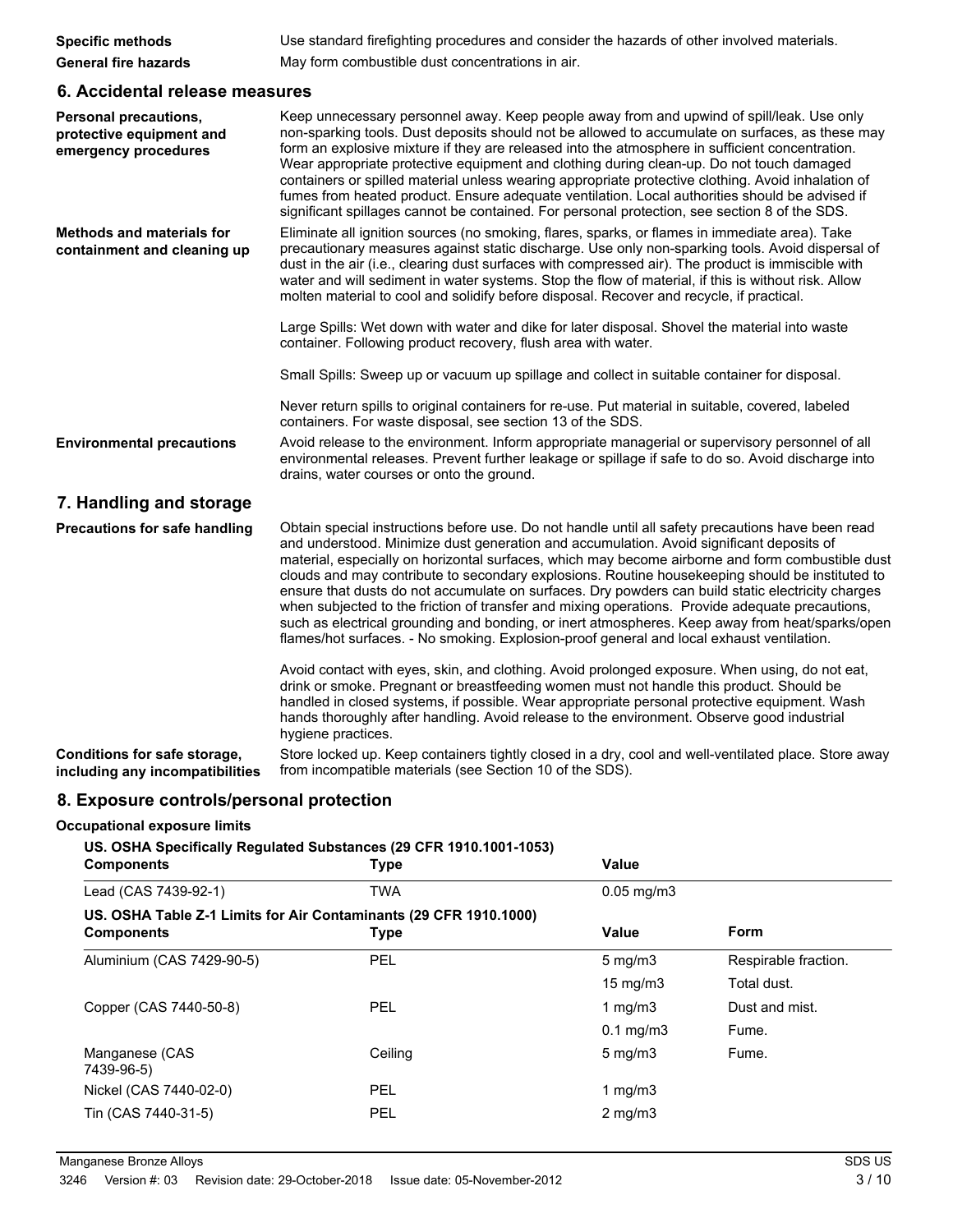| US. OSHA Table Z-3 (29 CFR 1910.1000)<br><b>Components</b>            | <b>Type</b>                                                            |                    |                 | Value                | Form                                                                                                                                                                                                                                                                                                                                                                                                    |
|-----------------------------------------------------------------------|------------------------------------------------------------------------|--------------------|-----------------|----------------------|---------------------------------------------------------------------------------------------------------------------------------------------------------------------------------------------------------------------------------------------------------------------------------------------------------------------------------------------------------------------------------------------------------|
| Aluminium (CAS 7429-90-5)                                             | <b>TWA</b>                                                             |                    |                 | $5$ mg/m $3$         | Respirable fraction.                                                                                                                                                                                                                                                                                                                                                                                    |
|                                                                       |                                                                        |                    |                 | 15 mg/m3             | Total dust.                                                                                                                                                                                                                                                                                                                                                                                             |
|                                                                       |                                                                        |                    |                 | 50 mppcf             | Total dust.                                                                                                                                                                                                                                                                                                                                                                                             |
|                                                                       |                                                                        |                    |                 | 15 mppcf             | Respirable fraction.                                                                                                                                                                                                                                                                                                                                                                                    |
| <b>US. ACGIH Threshold Limit Values</b><br><b>Components</b>          | <b>Type</b>                                                            |                    |                 | Value                | Form                                                                                                                                                                                                                                                                                                                                                                                                    |
| Aluminium (CAS 7429-90-5)                                             | <b>TWA</b>                                                             |                    |                 | 1 $mg/m3$            | Respirable fraction.                                                                                                                                                                                                                                                                                                                                                                                    |
| Copper (CAS 7440-50-8)                                                | <b>TWA</b>                                                             |                    |                 | 1 $mg/m3$            | Dust and mist.                                                                                                                                                                                                                                                                                                                                                                                          |
|                                                                       |                                                                        |                    |                 | $0.2$ mg/m $3$       | Fume.                                                                                                                                                                                                                                                                                                                                                                                                   |
| Lead (CAS 7439-92-1)                                                  | <b>TWA</b>                                                             |                    |                 | $0.05$ mg/m $3$      |                                                                                                                                                                                                                                                                                                                                                                                                         |
| Manganese (CAS<br>7439-96-5)                                          | <b>TWA</b>                                                             |                    |                 | $0.1$ mg/m $3$       | Inhalable fraction.                                                                                                                                                                                                                                                                                                                                                                                     |
|                                                                       |                                                                        |                    |                 | $0.02$ mg/m3         | Respirable fraction.                                                                                                                                                                                                                                                                                                                                                                                    |
| Nickel (CAS 7440-02-0)                                                | <b>TWA</b>                                                             |                    |                 | $1.5$ mg/m $3$       | Inhalable fraction.                                                                                                                                                                                                                                                                                                                                                                                     |
| Tin (CAS 7440-31-5)                                                   | <b>TWA</b>                                                             |                    |                 | $2$ mg/m $3$         |                                                                                                                                                                                                                                                                                                                                                                                                         |
| US. NIOSH: Pocket Guide to Chemical Hazards<br><b>Components</b>      | <b>Type</b>                                                            |                    |                 | Value                | Form                                                                                                                                                                                                                                                                                                                                                                                                    |
| Aluminium (CAS 7429-90-5)                                             | <b>TWA</b>                                                             |                    |                 | $5$ mg/m $3$         | Respirable.                                                                                                                                                                                                                                                                                                                                                                                             |
|                                                                       |                                                                        |                    |                 | $5 \text{ mg/m}$     | Welding fume or<br>pyrophoric powder.                                                                                                                                                                                                                                                                                                                                                                   |
|                                                                       |                                                                        |                    |                 | 10 mg/m3             | Total                                                                                                                                                                                                                                                                                                                                                                                                   |
| Copper (CAS 7440-50-8)                                                | <b>TWA</b>                                                             |                    |                 | 1 $mg/m3$            | Dust and mist.                                                                                                                                                                                                                                                                                                                                                                                          |
| Lead (CAS 7439-92-1)                                                  | <b>TWA</b>                                                             |                    |                 | $0.05$ mg/m $3$      |                                                                                                                                                                                                                                                                                                                                                                                                         |
| Manganese (CAS<br>7439-96-5)                                          | <b>STEL</b>                                                            |                    |                 | $3$ mg/m $3$         | Fume.                                                                                                                                                                                                                                                                                                                                                                                                   |
|                                                                       | <b>TWA</b>                                                             |                    |                 | 1 $mg/m3$            | Fume.                                                                                                                                                                                                                                                                                                                                                                                                   |
| Nickel (CAS 7440-02-0)                                                | <b>TWA</b>                                                             |                    |                 | $0.015$ mg/m3        |                                                                                                                                                                                                                                                                                                                                                                                                         |
| Tin (CAS 7440-31-5)                                                   | <b>TWA</b>                                                             |                    |                 | $2$ mg/m $3$         |                                                                                                                                                                                                                                                                                                                                                                                                         |
| <b>Biological limit values</b>                                        |                                                                        |                    |                 |                      |                                                                                                                                                                                                                                                                                                                                                                                                         |
| <b>ACGIH Biological Exposure Indices</b><br><b>Components</b>         | Value                                                                  | <b>Determinant</b> | <b>Specimen</b> | <b>Sampling Time</b> |                                                                                                                                                                                                                                                                                                                                                                                                         |
| Lead (CAS 7439-92-1)                                                  | 200 µg/l                                                               | Lead               | <b>Blood</b>    |                      |                                                                                                                                                                                                                                                                                                                                                                                                         |
| * - For sampling details, please see the source document.             |                                                                        |                    |                 |                      |                                                                                                                                                                                                                                                                                                                                                                                                         |
| Appropriate engineering<br>controls                                   | acceptable level.                                                      |                    |                 |                      | Explosion-proof general and local exhaust ventilation. Good general ventilation should be used.<br>Ventilation rates should be matched to conditions. If applicable, use process enclosures, local<br>exhaust ventilation, or other engineering controls to maintain airborne levels below recommended<br>exposure limits. If exposure limits have not been established, maintain airborne levels to an |
| Individual protection measures, such as personal protective equipment |                                                                        |                    |                 |                      |                                                                                                                                                                                                                                                                                                                                                                                                         |
| <b>Eye/face protection</b>                                            | number (per ANSI Z49.1-1988, "Safety in Welding and Cutting") be worn. |                    |                 |                      | Unvented, tight fitting goggles should be worn in dusty areas. Use of safety glasses or goggles is<br>required for welding, burning, sawing, brazing, grinding or machining operations. When welding, it<br>is recommended that safety glasses, goggles, or face-shield with filter lens of appropriate shade                                                                                           |
| <b>Skin protection</b>                                                |                                                                        |                    |                 |                      |                                                                                                                                                                                                                                                                                                                                                                                                         |
| <b>Hand protection</b>                                                | supplier.                                                              |                    |                 |                      | Wear suitable protective gloves to prevent cuts and abrasions. When material is heated, wear<br>gloves to protect against thermal burns. Suitable gloves can be recommended by the glove                                                                                                                                                                                                                |
| Other                                                                 |                                                                        |                    |                 |                      | Wear appropriate chemical resistant clothing. Use of an impervious apron is recommended.                                                                                                                                                                                                                                                                                                                |

Manganese Bronze Alloys SDS US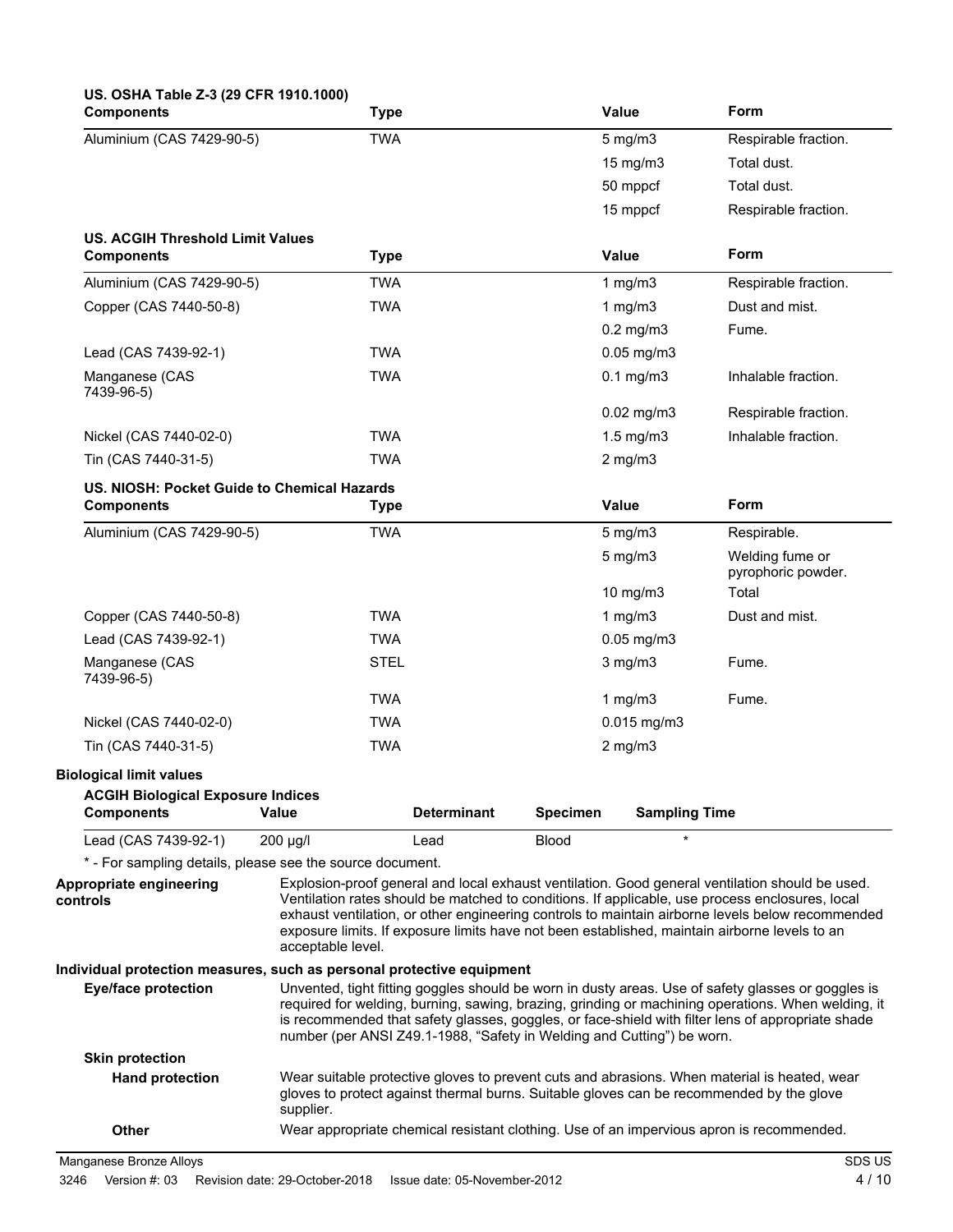| <b>Respiratory protection</b>     | When workers are facing concentrations above the exposure limit they must use appropriate<br>certified respirators. Wear NIOSH approved respirator appropriate for airborne exposure at the<br>point of use. Appropriate respirator selection should be made by a qualified professional.                                                                                                    |
|-----------------------------------|----------------------------------------------------------------------------------------------------------------------------------------------------------------------------------------------------------------------------------------------------------------------------------------------------------------------------------------------------------------------------------------------|
| <b>Thermal hazards</b>            | Wear appropriate thermal protective clothing, when necessary.                                                                                                                                                                                                                                                                                                                                |
| General hygiene<br>considerations | Observe any medical surveillance requirements. When using, do not eat, drink or smoke. Always<br>observe good personal hygiene measures, such as washing after handling the material and before<br>eating, drinking, and/or smoking. Routinely wash work clothing and protective equipment to<br>remove contaminants. Contaminated work clothing should not be allowed out of the workplace. |

## **9. Physical and chemical properties**

| Appearance                                        |                                                                                                                                                                       |
|---------------------------------------------------|-----------------------------------------------------------------------------------------------------------------------------------------------------------------------|
| <b>Physical state</b>                             | Solid.                                                                                                                                                                |
| Form                                              | Shapes, Solids, Tubes & Turnings.                                                                                                                                     |
| Color                                             | Yellow to red.                                                                                                                                                        |
| Odor                                              | None.                                                                                                                                                                 |
| <b>Odor threshold</b>                             | Not available.                                                                                                                                                        |
| рH                                                | Not available.                                                                                                                                                        |
| Melting point/freezing point                      | 1616 - 1725.8 °F (880 - 941 °C)                                                                                                                                       |
| Initial boiling point and boiling<br>range        | Not available.                                                                                                                                                        |
| <b>Flash point</b>                                | Not available.                                                                                                                                                        |
| <b>Evaporation rate</b>                           | Not available.                                                                                                                                                        |
| Flammability (solid, gas)                         | Fine particles may form explosive mixtures with air.                                                                                                                  |
| Upper/lower flammability or explosive limits      |                                                                                                                                                                       |
| <b>Flammability limit - lower</b><br>(%)          | Not available.                                                                                                                                                        |
| <b>Flammability limit - upper</b><br>(%)          | Not available.                                                                                                                                                        |
| Vapor pressure                                    | Not available.                                                                                                                                                        |
| Vapor density                                     | Not available.                                                                                                                                                        |
| <b>Relative density</b>                           | $7.5 - 9$                                                                                                                                                             |
| Solubility(ies)                                   |                                                                                                                                                                       |
| <b>Solubility (water)</b>                         | Insoluble in water.                                                                                                                                                   |
| <b>Partition coefficient</b><br>(n-octanol/water) | Not available.                                                                                                                                                        |
| <b>Auto-ignition temperature</b>                  | Not available.                                                                                                                                                        |
| <b>Decomposition temperature</b>                  | Not available.                                                                                                                                                        |
| <b>Viscosity</b>                                  | Not available.                                                                                                                                                        |
| <b>Other information</b>                          |                                                                                                                                                                       |
| <b>Bulk density</b>                               | 0.27 - 0.32 lb/in <sup>3</sup> (68 °F (20 °C))                                                                                                                        |
| <b>Explosive properties</b>                       | Not explosive.                                                                                                                                                        |
| <b>Oxidizing properties</b>                       | Not oxidizing.                                                                                                                                                        |
| 10. Stability and reactivity                      |                                                                                                                                                                       |
| <b>Reactivity</b>                                 | The product is stable and non-reactive under normal conditions of use, storage and transport.                                                                         |
| <b>Chemical stability</b>                         | Material is stable under normal conditions.                                                                                                                           |
| <b>Possibility of hazardous</b><br>reactions      | Contact with strong acids will release highly flammable hydrogen gas.                                                                                                 |
| <b>Conditions to avoid</b>                        | Keep away from heat, hot surfaces, sparks, open flames and other ignition sources. Contact with<br>incompatible materials. Minimize dust generation and accumulation. |
| Incompatible materials                            | Strong oxidizing agents. Acids.                                                                                                                                       |
| <b>Hazardous decomposition</b><br>products        | No hazardous decomposition products are known.                                                                                                                        |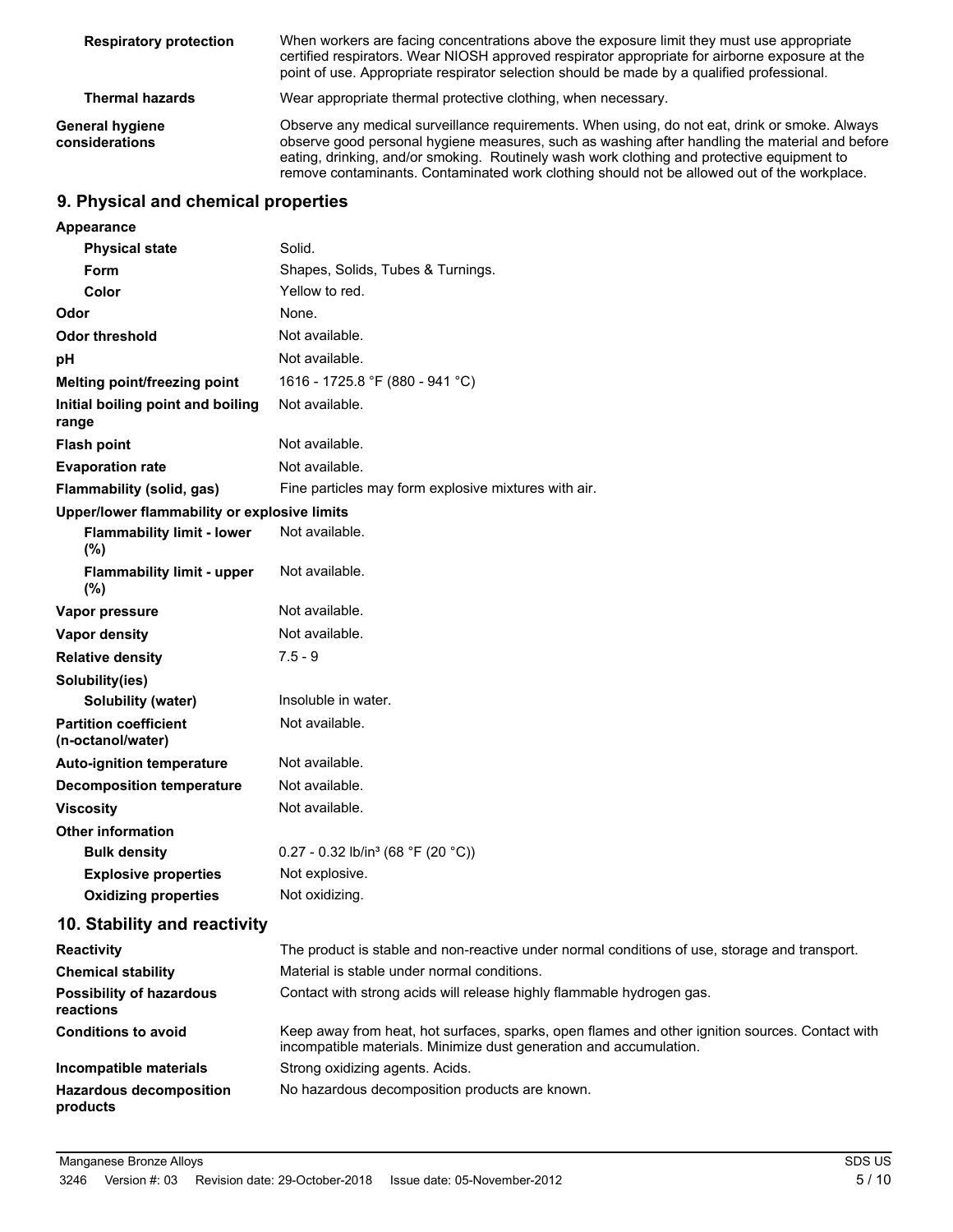## **11. Toxicological information**

## **Information on likely routes of exposure**

| <b>Inhalation</b>                                                                  | Prolonged inhalation may be harmful. Elevated temperatures or mechanical action may form dust<br>and fumes which may be irritating to the mucous membranes and respiratory tract. Heating above<br>the melting point releases metallic oxides which may cause metal fume fever by inhalation. The<br>symptoms are shivering, fever, malaise and muscular pain.    |
|------------------------------------------------------------------------------------|-------------------------------------------------------------------------------------------------------------------------------------------------------------------------------------------------------------------------------------------------------------------------------------------------------------------------------------------------------------------|
| <b>Skin contact</b>                                                                | May cause an allergic skin reaction. Hot or molten material may produce thermal burns.                                                                                                                                                                                                                                                                            |
| Eye contact                                                                        | Elevated temperatures or mechanical action may form dust and fumes which may be irritating to<br>the eyes. Molten material will produce thermal burns.                                                                                                                                                                                                            |
| Ingestion                                                                          | May cause discomfort if swallowed.                                                                                                                                                                                                                                                                                                                                |
| Symptoms related to the<br>physical, chemical and<br>toxicological characteristics | Elevated temperatures or mechanical action may form dust and fumes which may be irritating to<br>the eye, mucous membranes and respiratory tract. Narcosis. Behavioral changes. Decrease in<br>motor functions. May cause an allergic skin reaction. Dermatitis. Rash. Contact with hot material<br>can cause thermal burns which may result in permanent damage. |

#### **Information on toxicological effects**

| <b>Acute toxicity</b>                                         | Not expected to be acutely toxic.<br><b>Test Results</b><br><b>Species</b>                                          |                     |  |
|---------------------------------------------------------------|---------------------------------------------------------------------------------------------------------------------|---------------------|--|
| <b>Components</b>                                             |                                                                                                                     |                     |  |
| Nickel (CAS 7440-02-0)                                        |                                                                                                                     |                     |  |
| <b>Acute</b>                                                  |                                                                                                                     |                     |  |
| <b>Inhalation</b>                                             |                                                                                                                     |                     |  |
| <b>NOAEC</b>                                                  | Rat                                                                                                                 | 10200 mg/l, 1 hours |  |
| Oral                                                          |                                                                                                                     |                     |  |
| LD50                                                          | Rat                                                                                                                 | > 9000 mg/kg        |  |
| Zinc (CAS 7440-66-6)                                          |                                                                                                                     |                     |  |
| <u>Acute</u>                                                  |                                                                                                                     |                     |  |
| Oral                                                          |                                                                                                                     |                     |  |
| LD50                                                          | Mouse                                                                                                               | $> 5$ g/kg          |  |
| <b>Skin corrosion/irritation</b>                              | May cause irritation through mechanical abrasion. Hot or molten material may produce thermal<br>burns.              |                     |  |
| Serious eye damage/eye<br>irritation                          | May cause irritation through mechanical abrasion.                                                                   |                     |  |
| Respiratory or skin sensitization                             |                                                                                                                     |                     |  |
| <b>Respiratory sensitization</b>                              | Not a respiratory sensitizer.                                                                                       |                     |  |
| <b>Skin sensitization</b>                                     | May cause an allergic skin reaction.                                                                                |                     |  |
| <b>Germ cell mutagenicity</b>                                 | No data available to indicate product or any components present at greater than 0.1% are<br>mutagenic or genotoxic. |                     |  |
| Carcinogenicity                                               | Suspected of causing cancer.                                                                                        |                     |  |
| <b>IARC Monographs. Overall Evaluation of Carcinogenicity</b> |                                                                                                                     |                     |  |
| Lead (CAS 7439-92-1)<br>Nickel (CAS 7440-02-0)                | 2B Possibly carcinogenic to humans.<br>2B Possibly carcinogenic to humans.                                          |                     |  |
| <b>NTP Report on Carcinogens</b>                              |                                                                                                                     |                     |  |
| Lead (CAS 7439-92-1)<br>Nickel (CAS 7440-02-0)                | Reasonably Anticipated to be a Human Carcinogen.<br>Reasonably Anticipated to be a Human Carcinogen.                |                     |  |
|                                                               | OSHA Specifically Regulated Substances (29 CFR 1910.1001-1053)                                                      |                     |  |
| Not regulated.                                                |                                                                                                                     |                     |  |
| <b>Reproductive toxicity</b>                                  | May cause harm to breastfed babies. May damage fertility or the unborn child.                                       |                     |  |
| Specific target organ toxicity -<br>single exposure           | Not classified.                                                                                                     |                     |  |
| Specific target organ toxicity -<br>repeated exposure         | Causes damage to organs (blood, central nervous system, kidneys, Lungs) through prolonged or<br>repeated exposure.  |                     |  |
| <b>Aspiration hazard</b>                                      | Not an aspiration hazard.                                                                                           |                     |  |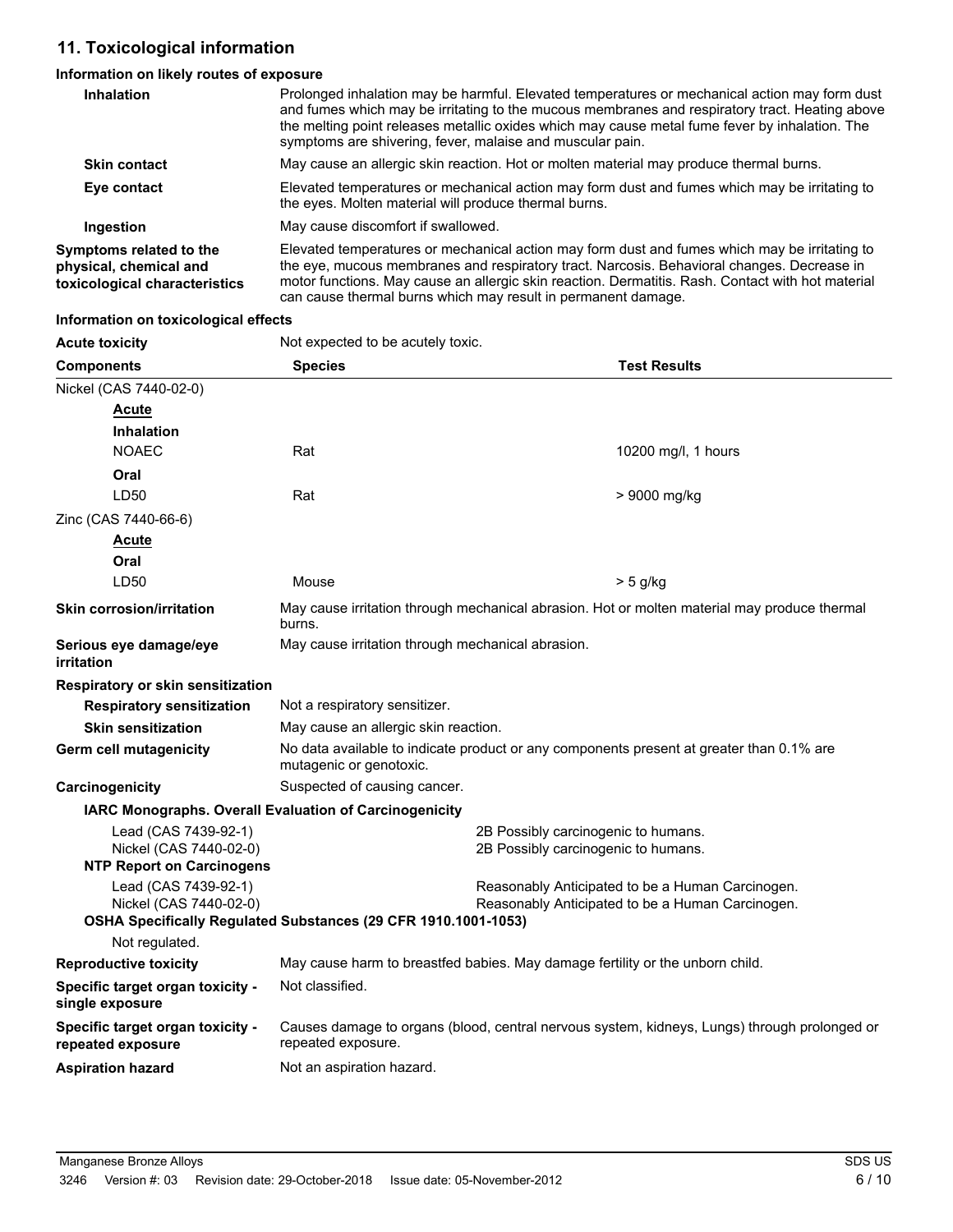| <b>Chronic effects</b>     | Prolonged exposure may cause chronic effects.                                                                                                                                                                                                                                                                                                                                                                                                                                                                                  |  |  |
|----------------------------|--------------------------------------------------------------------------------------------------------------------------------------------------------------------------------------------------------------------------------------------------------------------------------------------------------------------------------------------------------------------------------------------------------------------------------------------------------------------------------------------------------------------------------|--|--|
|                            | Lead may produce maternal toxicity, toxicity to the fetus, and adverse effects to blood, bone<br>marrow, central/peripheral nervous systems, kidney, liver, and reproductive system.                                                                                                                                                                                                                                                                                                                                           |  |  |
|                            | Chronic exposure to breathing low levels of manganese dust or fume over a long period of time<br>can result in "manganism," a disease of the central nervous system similar to Parkinson's<br>Disease, gait impairment, muscle spasms and behavioral changes.                                                                                                                                                                                                                                                                  |  |  |
| <b>Further information</b> | Welding or plasma arc cutting of metal and alloys can generate ozone, nitric oxides and ultraviolet<br>radiation. Short-term (acute) overexposure to welding fumes may result in discomfort such as<br>metal fume fever, dizziness, nausea, or dryness or irritation of nose, throat, or eyes. May<br>aggravate pre-existing respiratory problems (e.g. asthma, emphysema). Ozone overexposure<br>may result in mucous membrane irritation or pulmonary discomfort. UV radiation can cause skin<br>erythema and welders flash. |  |  |

## **12. Ecological information**

**Ecotoxicity**

Very toxic to aquatic life with long lasting effects. Alloys in massive forms present a limited hazard for the environment.

| <b>Components</b>                        |                   | <b>Species</b>                                                                                                                          | <b>Test Results</b>                                                                                                                                                                                    |
|------------------------------------------|-------------------|-----------------------------------------------------------------------------------------------------------------------------------------|--------------------------------------------------------------------------------------------------------------------------------------------------------------------------------------------------------|
| Copper (CAS 7440-50-8)                   |                   |                                                                                                                                         |                                                                                                                                                                                                        |
| <b>Aquatic</b>                           |                   |                                                                                                                                         |                                                                                                                                                                                                        |
| Chronic                                  |                   |                                                                                                                                         |                                                                                                                                                                                                        |
| Other                                    | <b>NOEC</b>       | Juga plicifera                                                                                                                          | $6 \mu g/l$                                                                                                                                                                                            |
| Lead (CAS 7439-92-1)                     |                   |                                                                                                                                         |                                                                                                                                                                                                        |
| <b>Aquatic</b>                           |                   |                                                                                                                                         |                                                                                                                                                                                                        |
| Acute                                    |                   |                                                                                                                                         |                                                                                                                                                                                                        |
| Crustacea                                | EC50              | Ceriodaphnia dubia                                                                                                                      | $0.248$ mg/l, 48 hours pH8                                                                                                                                                                             |
| Fish                                     | LC50              | Pimephales promelas                                                                                                                     | $0.283$ mg/l, 96 hours pH8                                                                                                                                                                             |
| Nickel (CAS 7440-02-0)                   |                   |                                                                                                                                         |                                                                                                                                                                                                        |
| <b>Aquatic</b>                           |                   |                                                                                                                                         |                                                                                                                                                                                                        |
| Chronic                                  |                   |                                                                                                                                         |                                                                                                                                                                                                        |
| Crustacea                                | <b>NOEC</b>       | Ceriodaphnia dubia                                                                                                                      | $2.8 \mu g/l$                                                                                                                                                                                          |
| Fish                                     | <b>NOEC</b>       | Zebra danio (Danio rerio)                                                                                                               | $40 \mu g/l$                                                                                                                                                                                           |
| Zinc (CAS 7440-66-6)                     |                   |                                                                                                                                         |                                                                                                                                                                                                        |
| <b>Aquatic</b>                           |                   |                                                                                                                                         |                                                                                                                                                                                                        |
| Acute                                    |                   |                                                                                                                                         |                                                                                                                                                                                                        |
| Crustacea                                | EC <sub>50</sub>  | Daphnia magna                                                                                                                           | $0.07$ mg/l                                                                                                                                                                                            |
| Fish                                     | LC50              | Oncorhynchus mykiss                                                                                                                     | $0.14$ mg/l                                                                                                                                                                                            |
| Persistence and degradability            |                   | Not relevant for inorganic substances.                                                                                                  |                                                                                                                                                                                                        |
| <b>Bioaccumulative potential</b>         |                   | The product contains potentially bioaccumulating substances.                                                                            |                                                                                                                                                                                                        |
| <b>Mobility in soil</b>                  |                   | Alloys in massive forms are not mobile in the environment.                                                                              |                                                                                                                                                                                                        |
| Other adverse effects                    |                   | the US Federal Clean Air Act (see section 15).                                                                                          | This product contains one or more substances identified as hazardous air pollutants (HAPs) per                                                                                                         |
| 13. Disposal considerations              |                   |                                                                                                                                         |                                                                                                                                                                                                        |
| <b>Disposal instructions</b>             |                   | with chemical or used container. Dispose of contents/container in accordance with<br>local/regional/national/international regulations. | Collect and reclaim or dispose in sealed containers at licensed waste disposal site. Do not allow<br>this material to drain into sewers/water supplies. Do not contaminate ponds, waterways or ditches |
| Local disposal regulations               |                   | Dispose in accordance with all applicable regulations.                                                                                  |                                                                                                                                                                                                        |
| Hazardous waste code                     | disposal company. |                                                                                                                                         | The waste code should be assigned in discussion between the user, the producer and the waste                                                                                                           |
| Waste from residues / unused<br>products |                   | Disposal instructions).                                                                                                                 | Dispose of in accordance with local regulations. Empty containers or liners may retain some<br>product residues. This material and its container must be disposed of in a safe manner (see:            |
| <b>Contaminated packaging</b>            | disposal.         |                                                                                                                                         | Since emptied containers may retain product residue, follow label warnings even after container is<br>emptied. Empty containers should be taken to an approved waste handling site for recycling or    |
| Manganese Bronze Alloys                  |                   |                                                                                                                                         | SDS US                                                                                                                                                                                                 |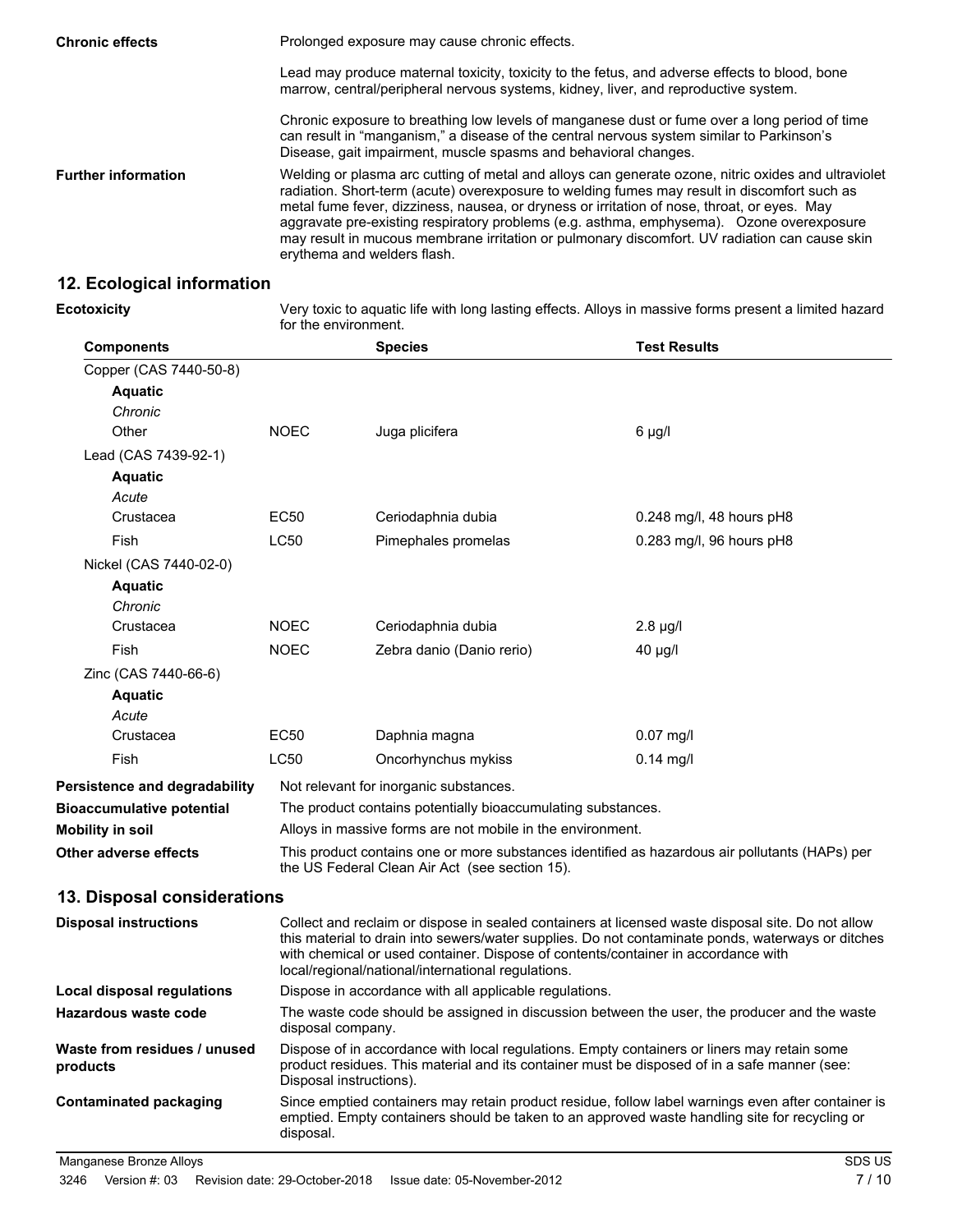## **14. Transport information**

## **DOT**

Not regulated as dangerous goods.

## **IATA**

Not regulated as dangerous goods.

### **IMDG**

Not regulated as dangerous goods.

**Transport in bulk according to** Not applicable. **Annex II of MARPOL 73/78 and the IBC Code**

## **15. Regulatory information**

#### **US federal regulations**

This product is a "Hazardous Chemical" as defined by the OSHA Hazard Communication Standard, 29 CFR 1910.1200.

## **TSCA Section 12(b) Export Notification (40 CFR 707, Subpt. D)**

Not regulated.

#### **CERCLA Hazardous Substance List (40 CFR 302.4)**

| Copper (CAS 7440-50-8) | Listed. |
|------------------------|---------|
| Lead (CAS 7439-92-1)   | Listed. |
| Nickel (CAS 7440-02-0) | Listed. |
| Zinc (CAS 7440-66-6)   | Listed. |

#### **SARA 304 Emergency release notification**

Not regulated.

### **OSHA Specifically Regulated Substances (29 CFR 1910.1001-1053)**

| Lead (CAS 7439-92-1) |
|----------------------|
|----------------------|

Reproductive toxicity Central nervous system Kidney Blood Acute toxicity

### **Superfund Amendments and Reauthorization Act of 1986 (SARA)**

**SARA 302 Extremely hazardous substance**

| Not listed. |
|-------------|
|-------------|

| SARA 311/312 Hazardous<br>chemical     | Yes                                                                                               |
|----------------------------------------|---------------------------------------------------------------------------------------------------|
| <b>Classified hazard</b><br>categories | Combustible dust<br>Respiratory or skin sensitization<br>Carcinogenicity<br>Reproductive toxicity |
|                                        | Specific target organ toxicity (single or repeated exposure)                                      |

### **SARA 313 (TRI reporting)**

| <b>Chemical name</b> | <b>CAS number</b> | $%$ by wt.  |  |
|----------------------|-------------------|-------------|--|
| Aluminium            | 7429-90-5         | $0.5 - 7.5$ |  |
| Copper               | 7440-50-8         | $54 - 66$   |  |
| Lead                 | 7439-92-1         | $0 - 2.0$   |  |
| Manganese            | 7439-96-5         | $0.1 - 15$  |  |
| Nickel               | 7440-02-0         | $0 - 6$     |  |
| Zinc                 | 7440-66-6         | $22 - 42$   |  |

#### **Other federal regulations**

### **Clean Air Act (CAA) Section 112 Hazardous Air Pollutants (HAPs) List**

Lead (CAS 7439-92-1) Manganese (CAS 7439-96-5) Nickel (CAS 7440-02-0)

#### **Clean Air Act (CAA) Section 112(r) Accidental Release Prevention (40 CFR 68.130)**

Not regulated.

**Safe Drinking Water Act** Contains component(s) regulated under the Safe Drinking Water Act. **(SDWA)**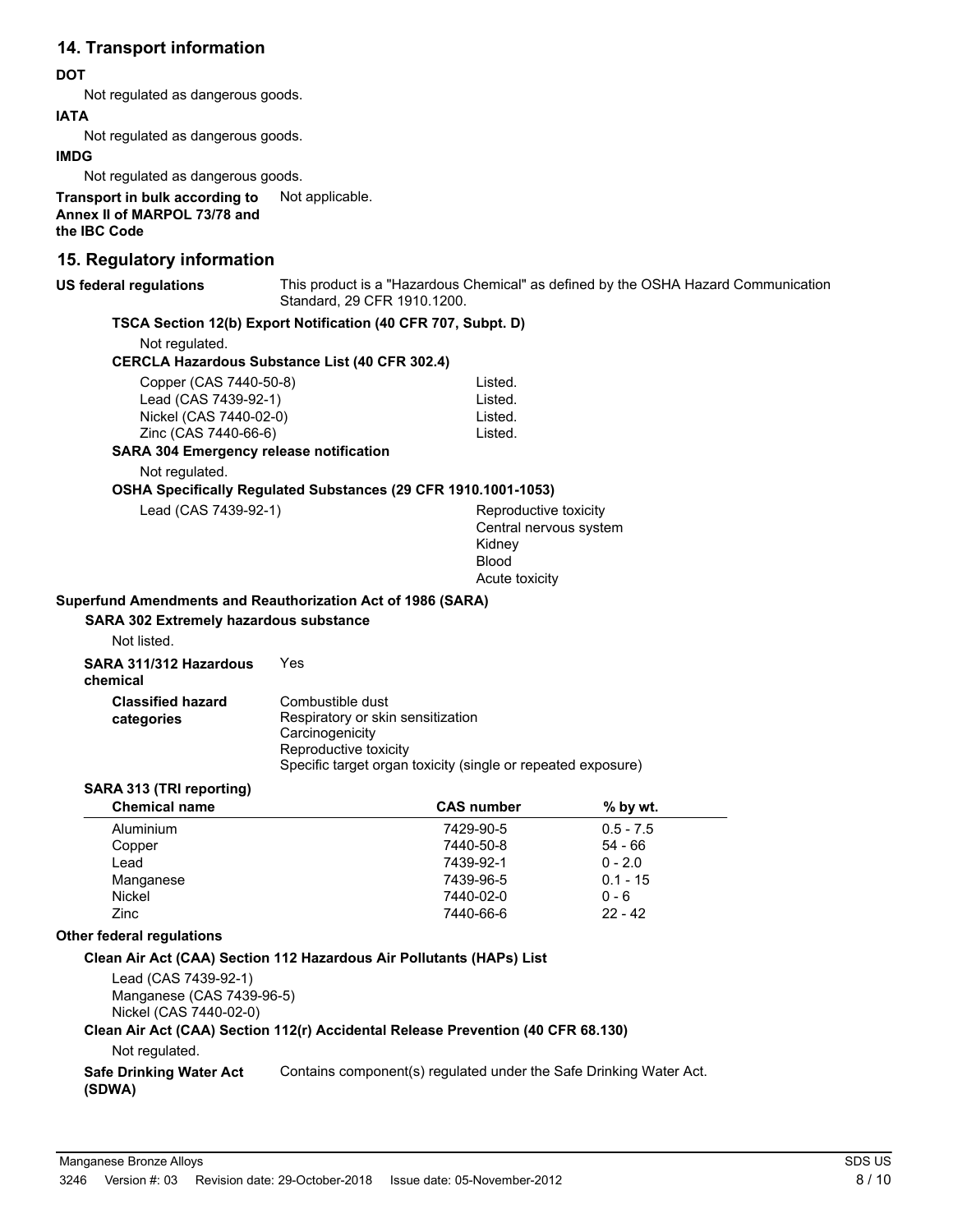#### **US state regulations**

#### **US. Massachusetts RTK - Substance List**

Aluminium (CAS 7429-90-5) Copper (CAS 7440-50-8) Lead (CAS 7439-92-1) Manganese (CAS 7439-96-5) Nickel (CAS 7440-02-0) Tin (CAS 7440-31-5) Zinc (CAS 7440-66-6)

#### **US. New Jersey Worker and Community Right-to-Know Act**

Aluminium (CAS 7429-90-5) Copper (CAS 7440-50-8) Lead (CAS 7439-92-1) Manganese (CAS 7439-96-5) Nickel (CAS 7440-02-0) Tin (CAS 7440-31-5) Zinc (CAS 7440-66-6)

#### **US. Pennsylvania Worker and Community Right-to-Know Law**

Aluminium (CAS 7429-90-5) Copper (CAS 7440-50-8) Lead (CAS 7439-92-1) Manganese (CAS 7439-96-5) Nickel (CAS 7440-02-0) Tin (CAS 7440-31-5) Zinc (CAS 7440-66-6)

### **US. Rhode Island RTK**

Aluminium (CAS 7429-90-5) Copper (CAS 7440-50-8) Lead (CAS 7439-92-1) Manganese (CAS 7439-96-5) Nickel (CAS 7440-02-0) Tin (CAS 7440-31-5) Zinc (CAS 7440-66-6)

#### **California Proposition 65**



WARNING: This product can expose you to chemicals including Lead, which is known to the State of California to cause cancer and birth defects or other reproductive harm. For more information go to www.P65Warnings.ca.gov.

#### **California Proposition 65 - CRT: Listed date/Carcinogenic substance**

| Lead (CAS 7439-92-1)                                                   | Listed: October 1, 1992                                                                                          |
|------------------------------------------------------------------------|------------------------------------------------------------------------------------------------------------------|
| Nickel (CAS 7440-02-0)                                                 | Listed: October 1, 1989                                                                                          |
| California Proposition 65 - CRT: Listed date/Developmental toxin       |                                                                                                                  |
| Lead (CAS 7439-92-1)                                                   | Listed: February 27, 1987                                                                                        |
| California Proposition 65 - CRT: Listed date/Female reproductive toxin |                                                                                                                  |
| Lead (CAS 7439-92-1)                                                   | Listed: February 27, 1987                                                                                        |
| California Proposition 65 - CRT: Listed date/Male reproductive toxin   |                                                                                                                  |
| Lead (CAS 7439-92-1)                                                   | Listed: February 27, 1987                                                                                        |
| subd. (a))                                                             | US. California. Candidate Chemicals List. Safer Consumer Products Regulations (Cal. Code Regs, tit. 22, 69502.3, |
| Aluminium (CAS 7429-90-5)                                              |                                                                                                                  |
| Copper (CAS 7440-50-8)                                                 |                                                                                                                  |
| Lead (CAS 7439-92-1)                                                   |                                                                                                                  |
| Manganese (CAS 7439-96-5)                                              |                                                                                                                  |
| Nickel (CAS 7440-02-0)                                                 |                                                                                                                  |

Tin (CAS 7440-31-5)

Zinc (CAS 7440-66-6)

#### **International Inventories**

| Country(s) or region | Inventory name                                     | On inventory (yes/no)* |
|----------------------|----------------------------------------------------|------------------------|
| Australia            | Australian Inventory of Chemical Substances (AICS) | Yes                    |
| Canada               | Domestic Substances List (DSL)                     | Yes                    |
| Canada               | Non-Domestic Substances List (NDSL)                | No                     |